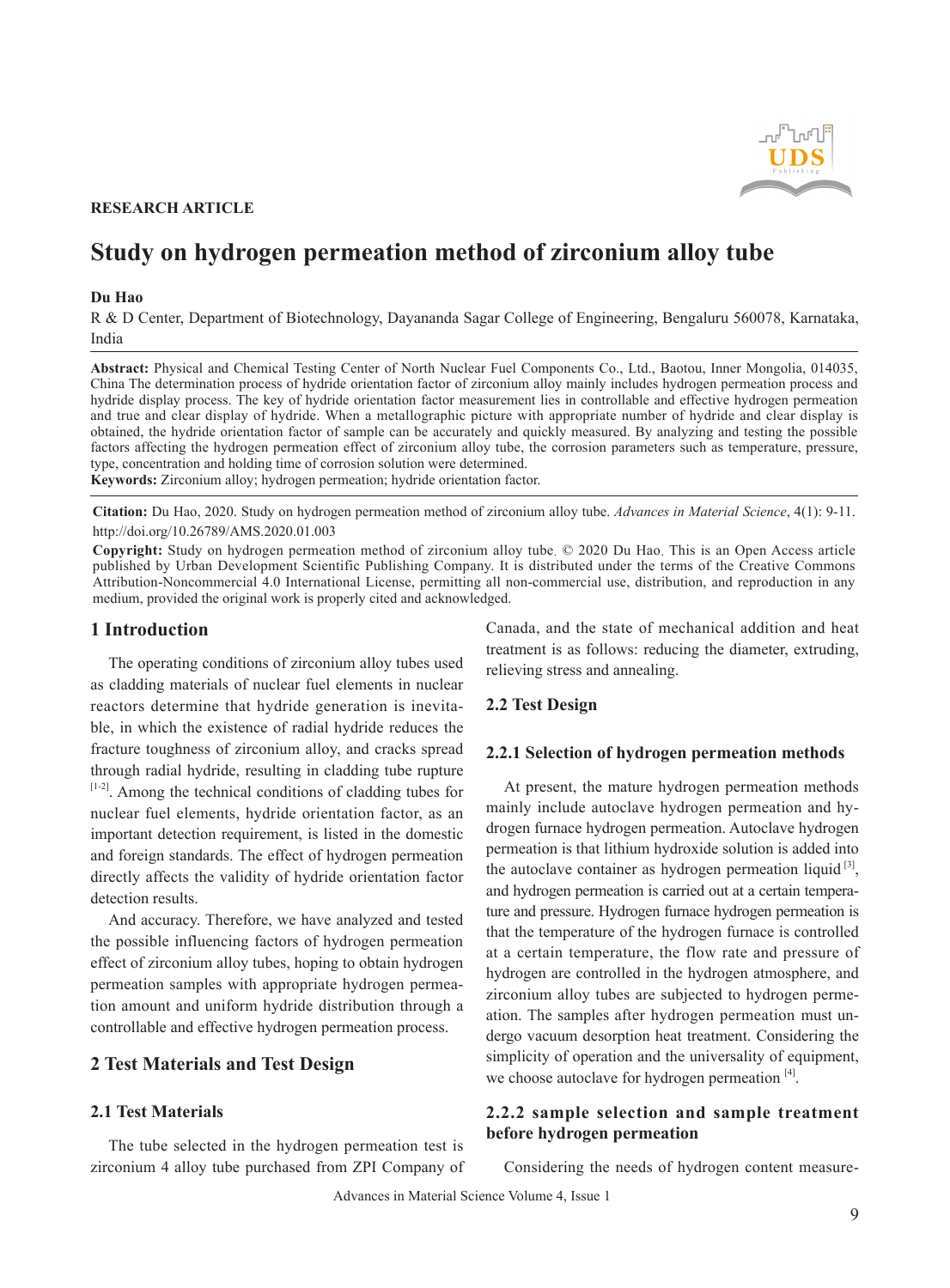ment and metallographic sample making, Zr-4 alloy tube with a length of 15mm-20mm was selected as the experimental sample. In order to facilitate the post-processing of samples, try to intercept samples without oxide layer on the cross section and inner and outer surfaces.

According to the general requirements of autoclave corrosion experiment  $[4]$ , before hydrogen permeation, the intercepted samples should be cleaned (to remove zirconium scraps and pollutants on the surface of the samples), ground (to polish the end face of the samples with diamond sandpaper to remove the cross-section deformation caused by cutting) and cleaned (to put the ground samples in mixed acid  $3\% \sim 7\%$  hydrofluoric acid,  $40\% \sim 50\%$ nitric acid and water for cleaning to remove zirconium -4 alloy tubes.

## **2.2.3 Design of hydrogen permeation parameters of autoclave**

The principle of autoclave hydrogen permeation test is the same as that of autoclave water corrosion test. According to the conditions of autoclave water corrosion [4], the corrosion temperature is  $(360\ 3)$  °C and the corrosion pressure is (18.7±0.5)MPa. The amount of hydrogen permeation can be controlled by adjusting the concentration of lithium hydroxide solution and holding time. For this reason, we plan to conduct several groups of pre-experiments, and then design experiments with different concentrations of lithium hydroxide solution and different holding times according to the pre-experiments.

# **2.2.4 Test plan of samples after hydrogen permeation**

We plan to test the weight gain, hydrogen content and metallographic picture of the sample after hydrogen permeation. On the one hand, we can measure the degree of hydrogen permeation of the sample in the autoclave; on the other hand, the measured results will be the main basis for judging whether the hydrogen permeation effect is suitable or not.

## **3 Test Results and Analysis**

The temperature (360 3)℃ and pressure (18.7±0.5)MPa are fixed in the experimental parameters, and the experimental parameters that affect the hydride display, weight gain and hydrogen content of the sample are determined, including the concentration of experimental medium solution and the holding time of hydrogen permeation experiment. In order to determine the best concentration of experimental medium and holding time, many experiments were carried out. Table 1 and Table 2 show the changes of weight gain and hydrogen content of samples with the increase of holding time when the concentration of experimental medium is 1mol/L, 1.5mol/L and 2.0mol/L.

**Table 1** Weight increase unit of sample in experiment: mg

| Concentration<br>(mol/L)<br>Time (h) | 1.0  | 1.5  | 2.0  |
|--------------------------------------|------|------|------|
| five                                 | 9.6  | 10.7 | 12.2 |
| <b>SIX</b>                           | 9.9  | 10.9 | 12.5 |
| seven                                | 10.2 | 11.0 | 12.5 |

**Table 2** Hydrogen content of samples in experiment unit:  $\frac{\ln 9}{9}$ 

| ro o                                 |       |       |       |  |
|--------------------------------------|-------|-------|-------|--|
| Concentration<br>(mol/L)<br>Time (h) | 1.0   | 1.5   | 2.0   |  |
| five                                 | 69.5  | 268.4 | 587.8 |  |
| S1X                                  | 137.2 | 278.5 | 724.5 |  |
| seven                                | 169.4 | 342.7 | 698.0 |  |

It can be seen from the trend diagrams of weight gain and hydrogen content of samples in Table 1 and Table 2 that when the concentration of experimental medium changes from 1.0mol/L to 2.0mol/L, the weight gain and hydrogen content of samples change slowly, while when the concentration of experimental medium changes from 1.0mol/L to 1.5mol/L, the weight gain and hydrogen content of samples increase rapidly, which shows that when the concentration of experimental medium is greater than 1mol/L, the chemical reaction of experimental samples increases rapidly. Through the metallographic analysis of the samples with different concentrations and different times, it can be seen that when the concentration of experimental medium is 1.5mol/L and the experimental holding time is 6 hours, the hydride analysis effect is the best, and the hydrogen content of the samples can be controlled at  $(200 \sim 300) \mu g/g.$ 



**Fig. 1** Metallographic picture of sample with 100μg/g H content